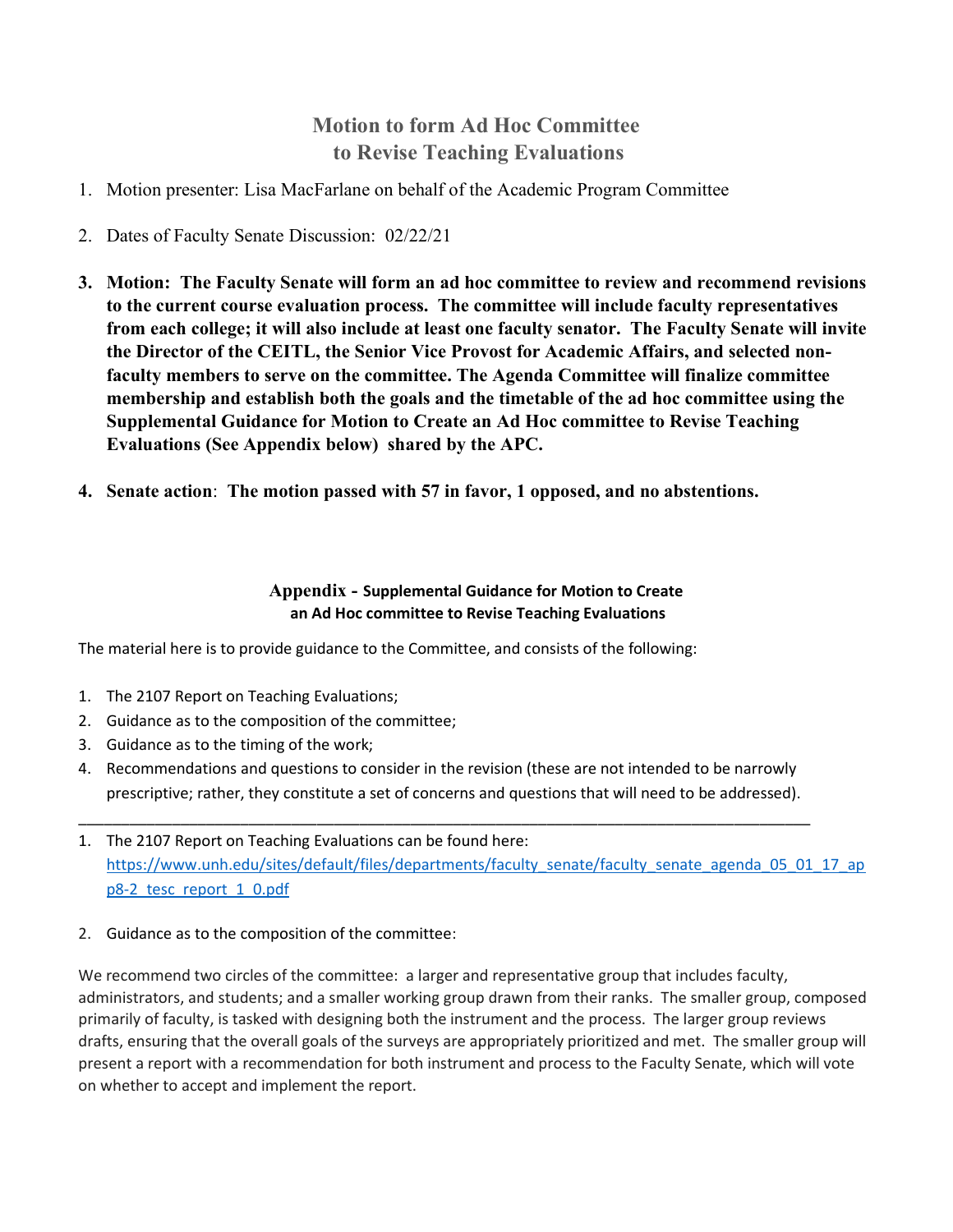The larger committee will consist of the following:

- Faculty who collectively overlap to represent each of the 7 degree-granting colleges, different classifications of instructors, different kinds of accreditation needs, experience in all modalities.
- (Among those faculty should be a learning scientist or developmental/cultural psychologist in addition to Catherine Overson; a Senate rep; those active in equity and inclusion efforts at the university; those active in their college's formal initiatives; someone experienced in the promotion and tenure process)
- An undergraduate and a graduate student (note that graduate student teaching assistants would be covered by this motion)
- A representative from CEITL—Catherine Overson or her designee
- A representative responsible for NECHE accreditation--Barbara White or her designee
- A dean or a chair from a large department; or an associate dean
- The Senior Vice Provost for Academic Affairs or her designee
- The Chief Diversity Officer or her designee
- The Director of Academic Technology or her designee

The smaller committee will consist of the following:

- 5-6 faculty
- Among those faculty should be a learning scientist or developmental/cultural psychologist in addition to Catherine Overson; a Senate rep; someone active in equity and inclusion efforts at the university and/or active in their college's formal initiatives; someone experienced in the promotion and tenure process
- Representative from CEITL
- An administrator

Note: the committee should be sure to consult with any and all constituencies who may be affected or have specialized expertise. This might include, for example, colleagues in Student Affairs.

- 3. Guidance as to the timing of the work
- APC presents motion to Senate beginning of February
- Senate leadership creates and charges ad hoc committee beginning of March
- Ad hoc committee provides a progress report to the Faculty Senate before the summer break; this will allow for consultation and feedback, and is intended to promote efficient discussion in the fall.
- The Ad hoc committee will work through the summer months, consulting with Senate leadership and administration as needed.
- The ad hoc committee will present its report to Senate Agenda Committee in late summer or early fall, with the goal of bringing it to the full Senate in the early fall or 2021.
- The Senate would debate and vote on the report. If it is approved, implementation would begin immediately so as to be in place in either fall 2021 or spring 2022.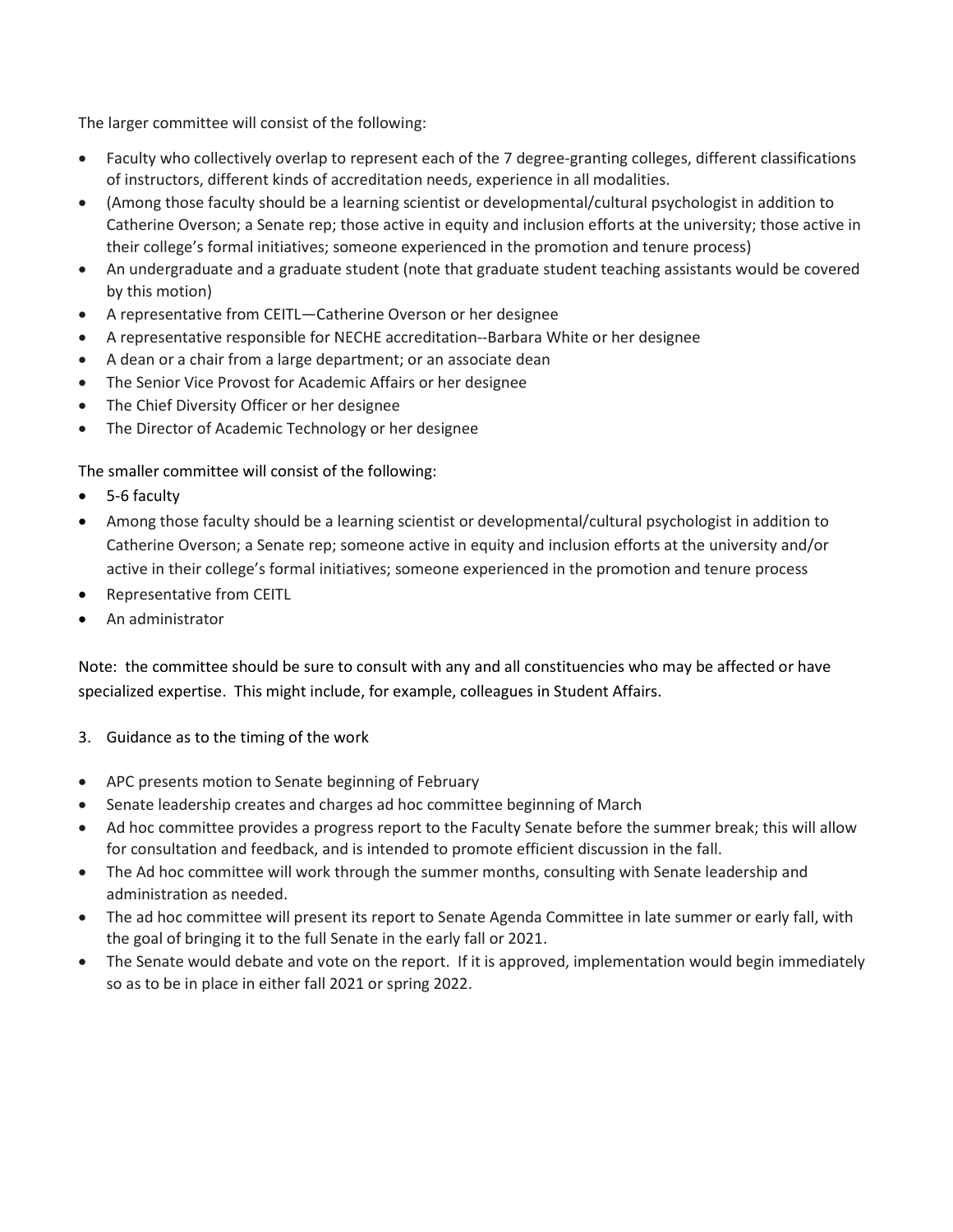4. Recommendations to consider in the revision (these are not intended to be narrowly prescriptive; rather, they constitute a set of concerns and questions that should be addressed).

## What is the purpose of these surveys? To do what for whom and how?

The course surveys are primarily for individual faculty members. They serve three purposes: to allow a faculty member to reflect upon and improve their teaching; to provide a faculty member with an opportunity to engage with students about their learning; and as a prompt for conversation in the peer review process.

The surveys also are for students. They again serve three purposes: as the most formal and systematic way for students to think and have a voice about—in their own words-- course instruction (for example, to praise especially effective teaching or to offer suggestions); as a device to encourage students' metacognitive learning, both in an individual course and more broadly; and as practice for the soft skills of providing effective feedback.

Finally, the surveys have a supporting role in decisions about appointment, promotion, and tenure, within the context of a fulsome, sophisticated, and holistic peer review process. However, they are not intended to provide a single metric for the evaluation of an individual faculty member or as the definitive measure of effectiveness of course in meeting learning objectives.

Note: the administration is responsible for ensuring the overall quality of courses and the curriculum; while not the only metric for assessing that, the course surveys can provide relevant information. Specifically, programs, departments, and colleges should be able to aggregate some information from the surveys so as to capture longitudinally the success of the curriculum.

## What are the principles behind the surveys and the overall aspirations?

·

a) Currently, the numerically-driven SET's create the governing assumptions for how faculty are evaluated for appointment, promotion, and tenure. This is not in keeping with current research or best practices. Moreover, they systemically reinforce and conceal implicit bias which adversely affects faculty of color, women, and younger faculty. Finally, if the purpose of the SET is to provide students with a voice, a numerically-driven survey with predetermined questions limits the students' ability to speak for themselves.

Instead, the evaluation of teaching should be holistic, multi-faceted, and include primarily peer review, including the examination of course documents, class visits, assessment of assignments and grading, attention to student learning outcomes, and instructor narratives describing teaching philosophies and approach. Student voices are an essential part of that holistic review, and students should be surveyed ever semester; they provide important context and information but are not determinative. For that reason, the Senateapproved 2017 Report recommended that this particular portion of a holistic evaluation more accurately be called surveys so as to distinguish them from the larger process.

b) Given the above, The Report also recommended that as the most common mechanism by which student voices are heard, the surveys should foreground open-ended responses to open-ended questions: in short, that the surveys should be narrative, and quantitative responses limited to a secondary role. Critically, the surveys should be designed to limit bias as much as possible; and those reading the surveys should be aware of and trained in accounting for that.